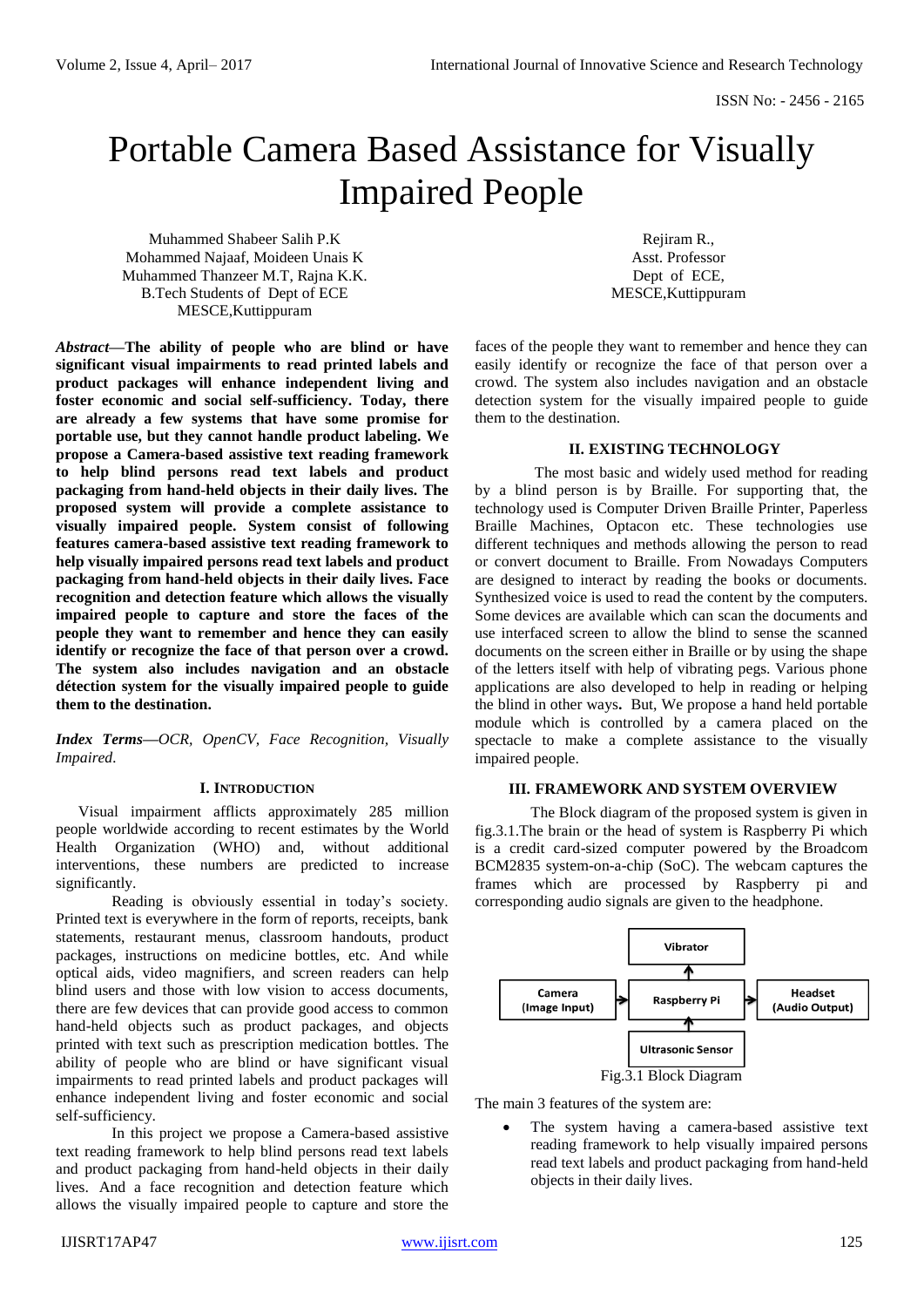- System having a face recognition and detection feature which allows the visually impaired people to capture and store the faces of the people they want to remember and hence they can easily identify or recognize the face of that person over a crowd.
- Obstacle detection and alert system.

# *A. Text Recognition*

*Image acquisition*

Fig.3.2 indicates the image to speech conversion process, here initially captures the real time image by using a webcam and stored in the sd card, which is for further process. OpenCV is used as the tool for processing of images. OpenCV (Open Source Computer Vision Library) is an open source computer vision and machine learning software library.



Fig.3.2 Image to audio conversion

# *Image Pre-processing*

 First of all we segment the image using Thresholding . It is a non-linear operation that converts a gray-scale image into a binary image where the two levels are assigned to pixels that are below or above the specified threshold value. In other words, if pixel value is greater than a threshold value, it is assigned one value (may be white), else it is assigned another value (may be black). Fig.3.3 shows the thresholding process.

We apply a fixed-level thresholding to a singlechannel array. Then convert the grayscale to a bi-level (binary) image. For removing a noise, filtering out pixels with too small or too large values. Then computed threshold value and thresholded image.



Fig.3.3 Image Thresholding

# *Text Extraction*

For the text extraction, The pre-processed image is given to Tesseract OCR engine. Tesseract OCR works in step by step manner as per the block diagram shown in fig. 3.4 First step is Adaptive Thresholding , which converts the image into binary images. Next step is connected component analysis , which is used to extract character outlines. This method is very

useful because it does the OCR of image with white text and black background.

Tesseract was probably first to provide this kind of processing. Then after, the outlines are converted into Blobs. Blobs are organized into text lines, and the lines and regions are analyzed for some fixed area or equivalent text size . Text is divided into words using definite spaces and fuzzy spaces . Recognition of text is then started as two-pass process as shown in fig 3.4 In the first pass, an attempt is made to recognize each word from the text. Each word passed satisfactory is passed to an adaptive classifier as training data . The adaptive classifier tries to recognize text in more accurate manner. As adaptive classifier has received some training data it has learn something new so final phase is used to resolve various issues and to extract text from images.



Fig 3.4 Architecture of Tesseract OCR

After processing is completed, the content of the output file is a text file. In simple images with or without color (gray scale), Tesseract provides results with 100% accuracy. But in the case of some complex images Tesseract provides better accuracy results if the images are in the gray scale mode as compared to color images. To prove this hypothesis, OCR of same color images and gray scale images is performed and in both cases different result are achieved.

# *B .Text to Speech Conversion*

The OCR converted text is processed by the eSpeak TTS engine. It is composed of two parts, The front-end has two major tasks. First, it converts raw text containing symbols like numbers and abbreviations into the equivalent of written-out words. This process is often called *text normalization*, *preprocessing*, or *tokenization*. The front-end then assigns phonetic transcriptions to each word, and divides and marks the text into prosodic units, like phrases, clauses, and sentences. The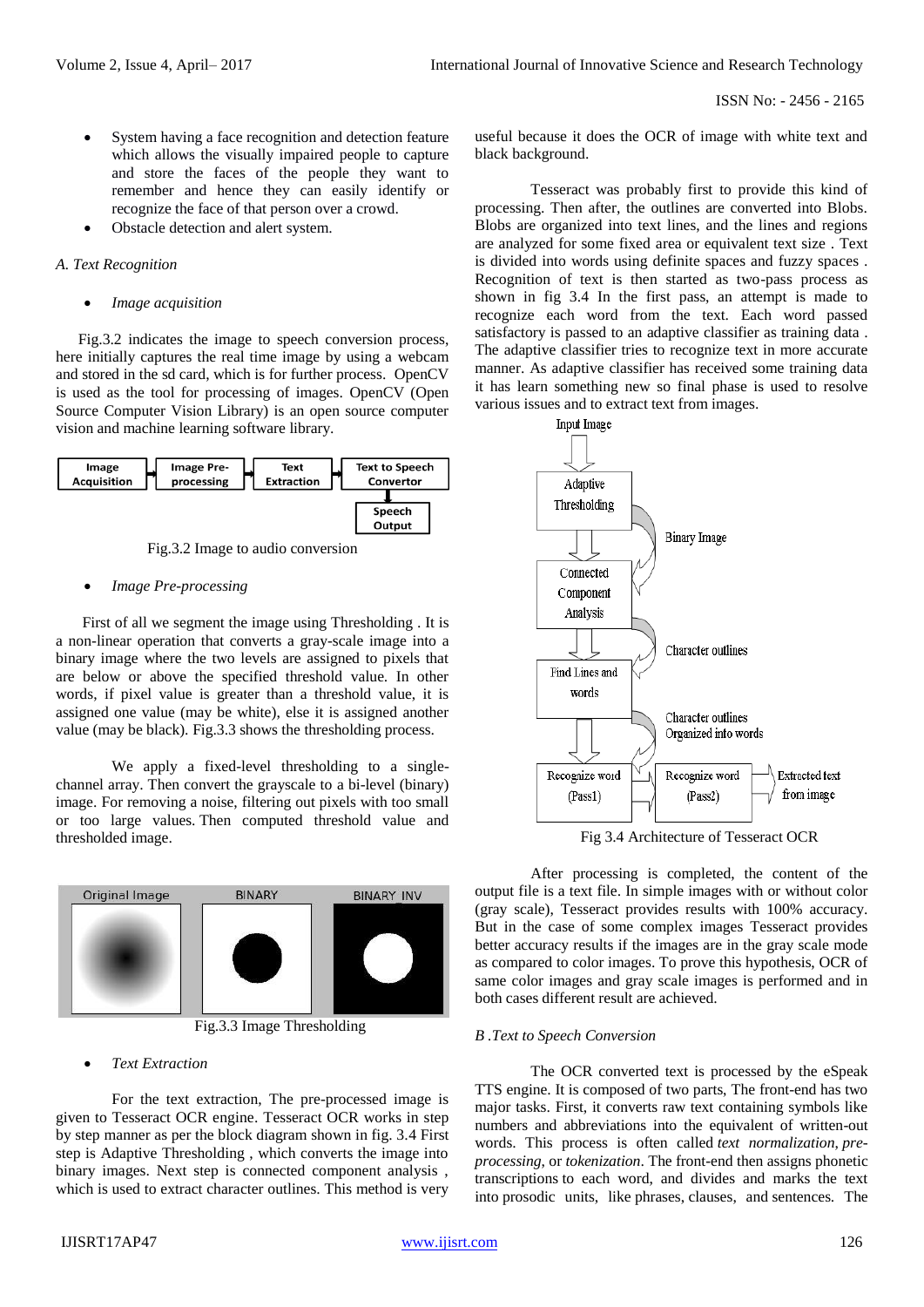process of assigning phonetic transcriptions to words is called *text-to-phoneme* or *grapheme-to-phoneme* conversion. Phonetic transcriptions and prosody information together make up the symbolic linguistic representation that is output by the front-end. The back-end—often referred to as the *synthesizer* then converts the symbolic linguistic representation into sound. In certain systems, this part includes the computation of the *target prosody* (pitch contour, phoneme durations) which is then imposed on the output speech.Fig.3.5 shows the overview of atypical TTS system.



Fig 3.5 Overview of a typical TTS system

Rhythm is an important factor that makes the synthesized speech of a TTS system more natural and the prosodic structure provides important information for the prosody generation model to produce effects in synthesized speech.

*Architecture of TTS*

The TTS system comprises of these 5 fundamental components:

- A. Text Analysis and Detection
- B. Text Normalization and Linearization
- C. Phonetic Analysis
- D. Prosodic Modeling and Intonation
- E. Acoustic Processing

The input text is passed through these phases to obtain the speech.

#### *C. Face Recognition*

The second feature is the face detection and recognition feature. Here the user is allowed to take the portrait pictures of the people he wants to remember. This collection of pictures is used as the database. The faces of the people is detected using the software OpenCV. Later, when the person whose face is stored in the database comes around , can be recognized as the person he knows.

The inability to recognize known individuals in the absence of audio or haptic cues severely limits the visually impaired in their social interactions and puts them at risk from a security perspective. The difference between face detection and recognition is that in detection we just need to determine if there is some face in the image, but in recognition we want to determine whose face it is. In order to understand the methods for recognizing faces, more advanced mathematical knowledge is required; namely linear algebra and statistics.

OpenCV 2.4 comes with the very new [Face](http://docs.opencv.org/2.4/modules/contrib/doc/facerec/facerec_api.html#FaceRecognizer : public Algorithm)  [Recognizer](http://docs.opencv.org/2.4/modules/contrib/doc/facerec/facerec_api.html#FaceRecognizer : public Algorithm) class for face recognition. The currently available algorithms are:

- i. Eigenfaces
- ii. Fisherfaces
- iii. Local Binary Patterns Histograms

All three methods perform the recognition by comparing the face to be recognized with some training set of known faces. In the training set, we supply the algorithm faces and tell it to which person they belong. When the algorithm is asked to recognize some unknown face, it uses the training set to make the recognition. Each of the three aforementioned methods uses the training set a bit differently.

Eigenfaces and Fisherfaces find a mathematical description of the most dominant features of the training set as a whole. LBPH analyzes each face in the training set separately and independently.

#### *D. Obstacle Detection*

The final feature is the obstacle detection feature. Here, with the help of ultrasonic sensors , the blind person can easily walk around the obstacles. Thus , acts as a path guidance for the visually impaired people.

Ultrasonic Distance Sensor with ASCII serial O/P is an amazing product that provides very short to long-range detection and ranging. The sensor provides precise, stable noncontact distance measurements from about 2cm to 400 cm with very high accuracy. Its compact size, higher range and easy usability make it a handy sensor for distance measurement and mapping. The board can easily be interfaced to microcontrollers RX pin (USART) . At every 50ms sensor transmits an ultrasonic burst and send out ASCII value of distance that corresponds to the time required for the burst echo to return to the sensor. This sensor is perfect for any number of applications that require you to perform measurements between moving or stationary objects.

# **IV. RESULT**

In this proposed scheme we have obtained these following results. Fig 4.1 shows the real time image from portable camera, it is the input to the text extraction program.



Fig.4.1 Captured Image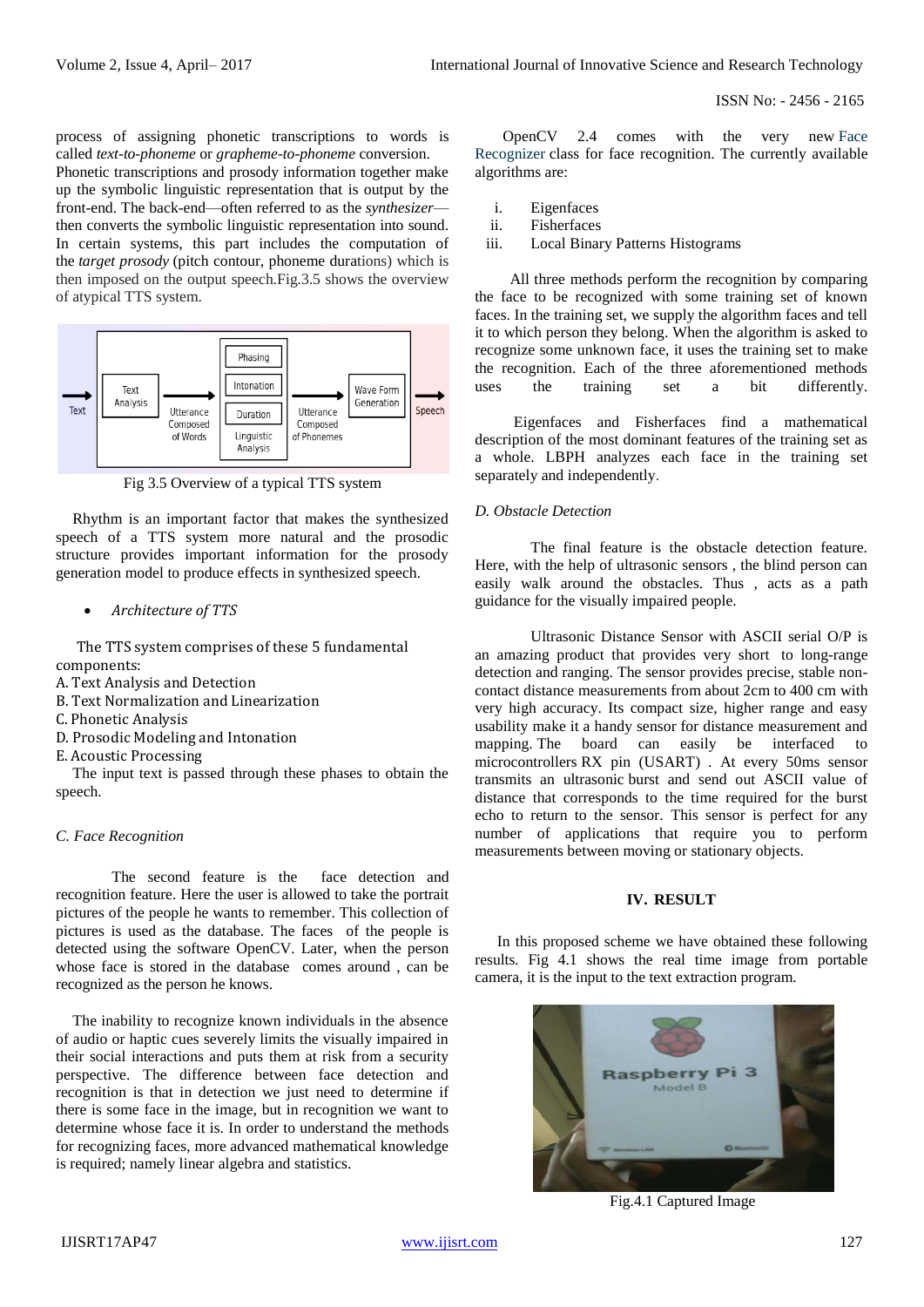The input image is pre-processed by adaptive thresholding and the binary inverted image is obtained, which is shown in Fig.4.2.



Fig.4.2 Pre-Processed Image

The thresholded image is then processed by tesseract ocr for text localization and extracted. The extracted text is stored as text file. Fig.4.3 shows the extracted text from the input image fig.4.1.



Fig.4.3 Output text



Fig.4.4 Face Recognition

Fig.4.4 shows the face detection and recognition feature, which shows the detected face, name and their accuracy value in prediction. The name is stored in a text file.

The texts from the extracted image and name from the face recognition program is converted into audio by eSpeak TTS engine.



Fig.4.5 Primitive Prototype Model

Fig.4.5 shows the prototype of the proposed system. It has the camera placed on a spectacle which is used by the visually impaired people. The system controlled by the Raspberry Pi.

# **V. CONCLUSION AND FUTURE WORK**

In this paper, we have described a prototype system to read printed text on hand-held objects , detect and recognize known faces and obstacle detection for assisting blind persons. We have attached a portable camera to the system which will detect the faces and text labels. The final output is taken as speech and vibrator. We have done the image extraction method in two levels firstly we converted the image to text using tesseract tool and text to speech conversion using espeak tool. Face reorganization operation is performed using openCv tool. Ultrasonic sensors are being used to detect the obstacles and feeds the warning vibration to the user.

The future work will be concentrated on developing an efficient portable product that can extract text from any image enabling the blind people to read text present on the products, banners, books having complex backgrounds .

#### **REFERENCES**

[1] CHUCAI YI, STUDENT MEMBER IEEE, YINGLI TIAN, SENIOR MEMBER, IEEE, AND ARIES ARDITI , "*PORTABLE CAMERA BASED ASSISTIVE TEXT AND PRODUCT LABEL READING FROM HAND-HELD OBJECTS FOR BLIND PERSONS"*, IEEE/ASME TRANSACTIONS ON MECHATRONICS, VOL. 19, NO. 3, JUNE 2014

[2] Anusha Bhargava, Karthik V. Nath , Pritish Sachdeva and Monil Samel, **"***Reading Assistant for the Visually Impaired*" in International Journal of Current Engineering and Technology Vol.5, No.2 (April 2015

[3] R. Smith, "*An Overview of the Tesseract OCR Engine*," Ninth International Conference on Document Analysis and Recognition (ICDAR 2007)*,* Parana, 2007, pp. 629-633.